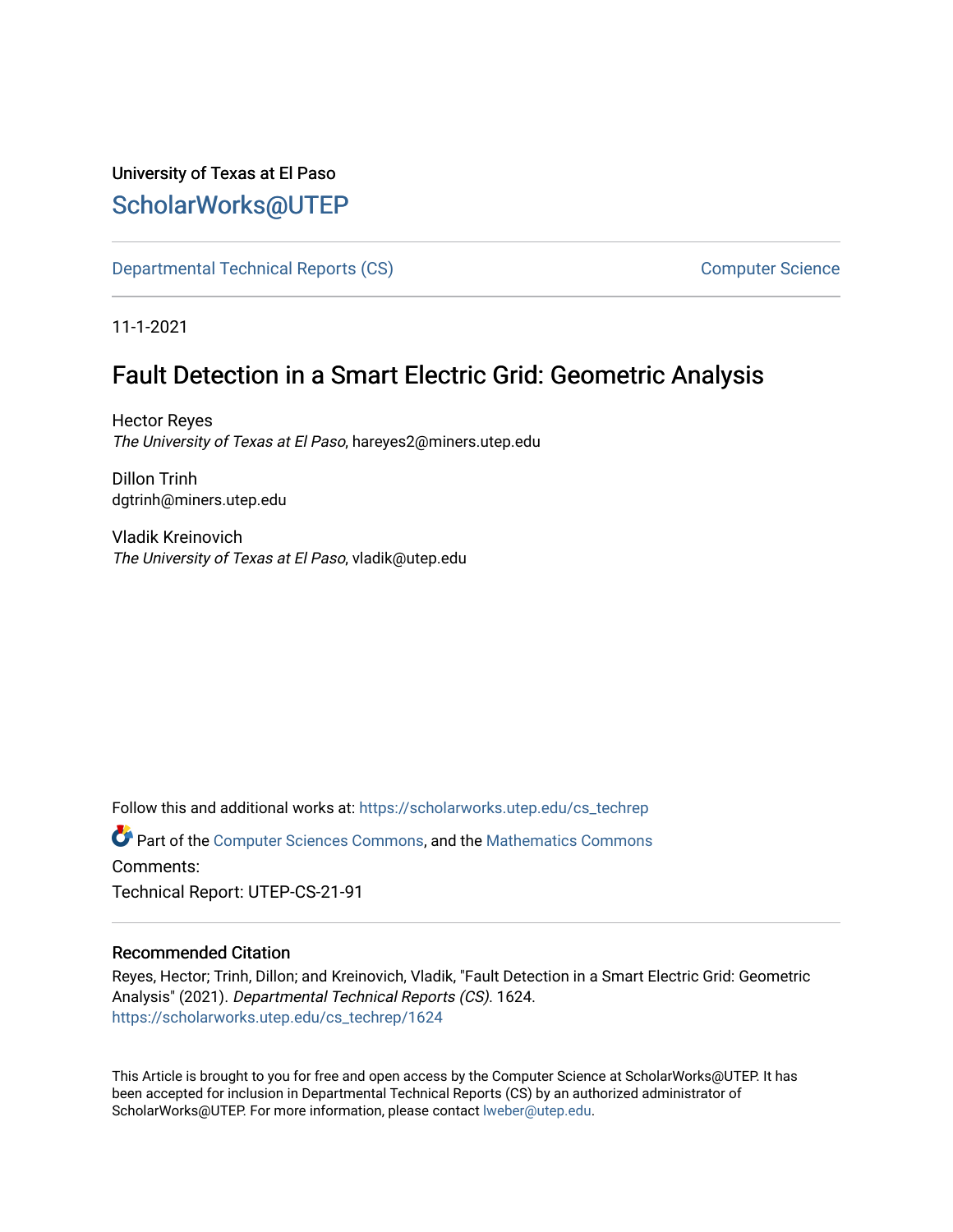## Fault Detection in a Smart Electric Grid: Geometric Analysis

Hector Reyes, Dillon Trinh, and Vladik Kreinovich

Abstract The main idea behind a smart grid is to equip the grid with a dense lattice of sensors monitoring the state of the grid. If there is a fault, the sensors closer to the fault will detect larger deviations from the normal readings that sensors that are farther away. In this paper, we show that this fact can be used to locate the fault with high accuracy.

## 1 What is a smart electric grid

The main idea is to set up a lattice of sensors that would monitor the electric grid; see, e.g., [1]. Based on the measurement results provided by the sensors:

- we would get a good picture of the current state of the grid, and
- we would be able to effectively control it.

Hector Reyes, Dillon Trinh, and Vladik Kreinovich Department of Computer Science, University of Texas at El Paso El Paso, Texas 79968, USA e-mail: hareyes2@miners.utep.edu, dgtrinh@miners.utep.edu, vladik@utep.edu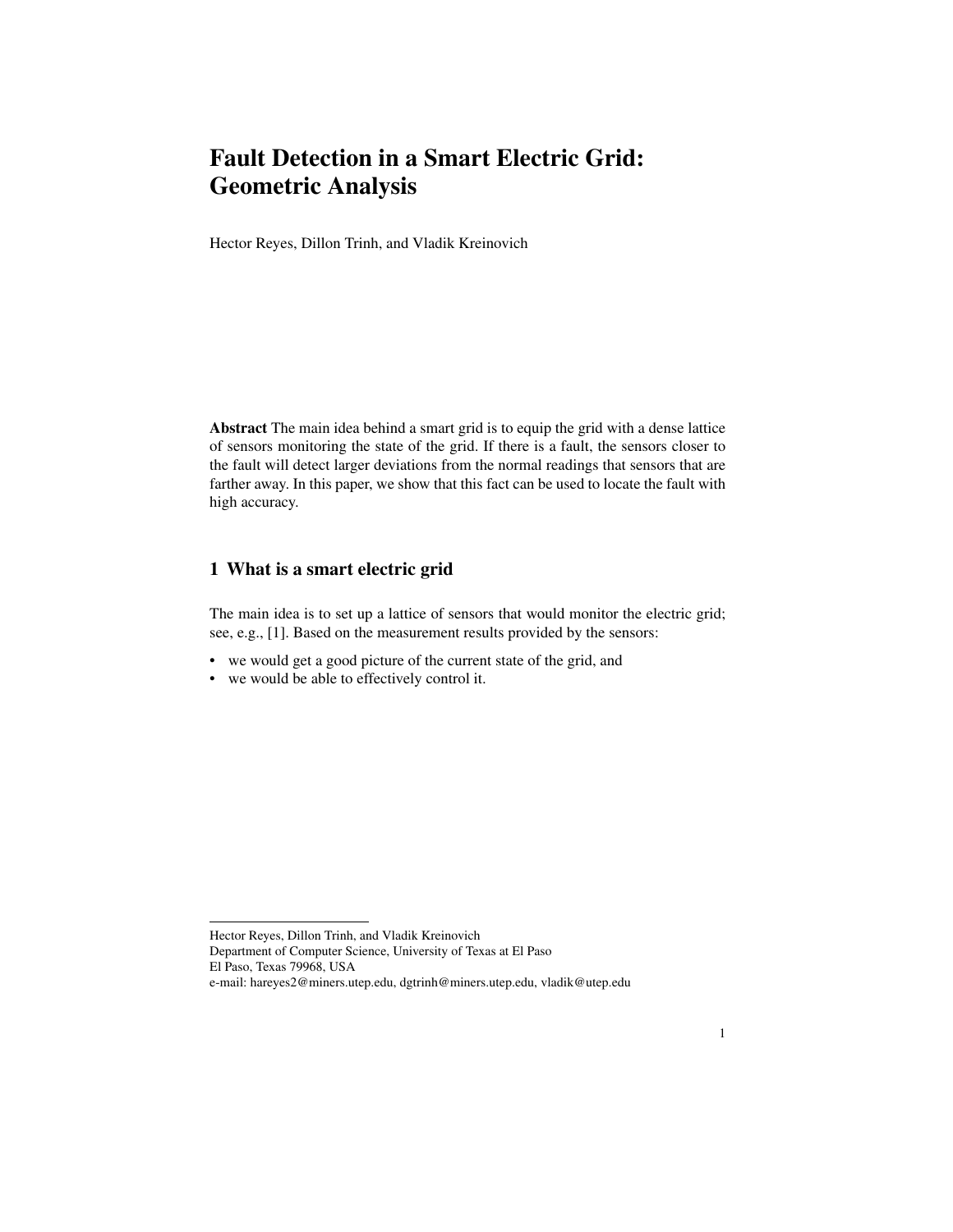

#### 2 How the grid of sensor can detect faults

Each sensor measures characteristics of the electric current at its location. Each fault affects all the sensors, some more, some less.

By observing the changes in the sensor signals, we can detect the existence of the fault. We can also get some information of the fault's location.

Sensors closer to the fault's location will detect a stronger change in their measurements results than sensors which are further away. Thus, by comparing the measurement results of the two sensors, we can decide whether the fault is:

- closer to the first sensor or
- closer to the second sensor.

### 3 Let us describe this situation in precise terms

Let us consider the case when the sensors form a (potentially infinite) rectangular lattice. For simplicity of analysis, let us select a coordinate system in which:

- the location of one the sensors is the starting point  $(0,0)$ , and
- the distance between the closest sensors is used as a measuring unit.

In this coordinate system, sensors are located at all the points  $(a,b)$  with integer coordinates.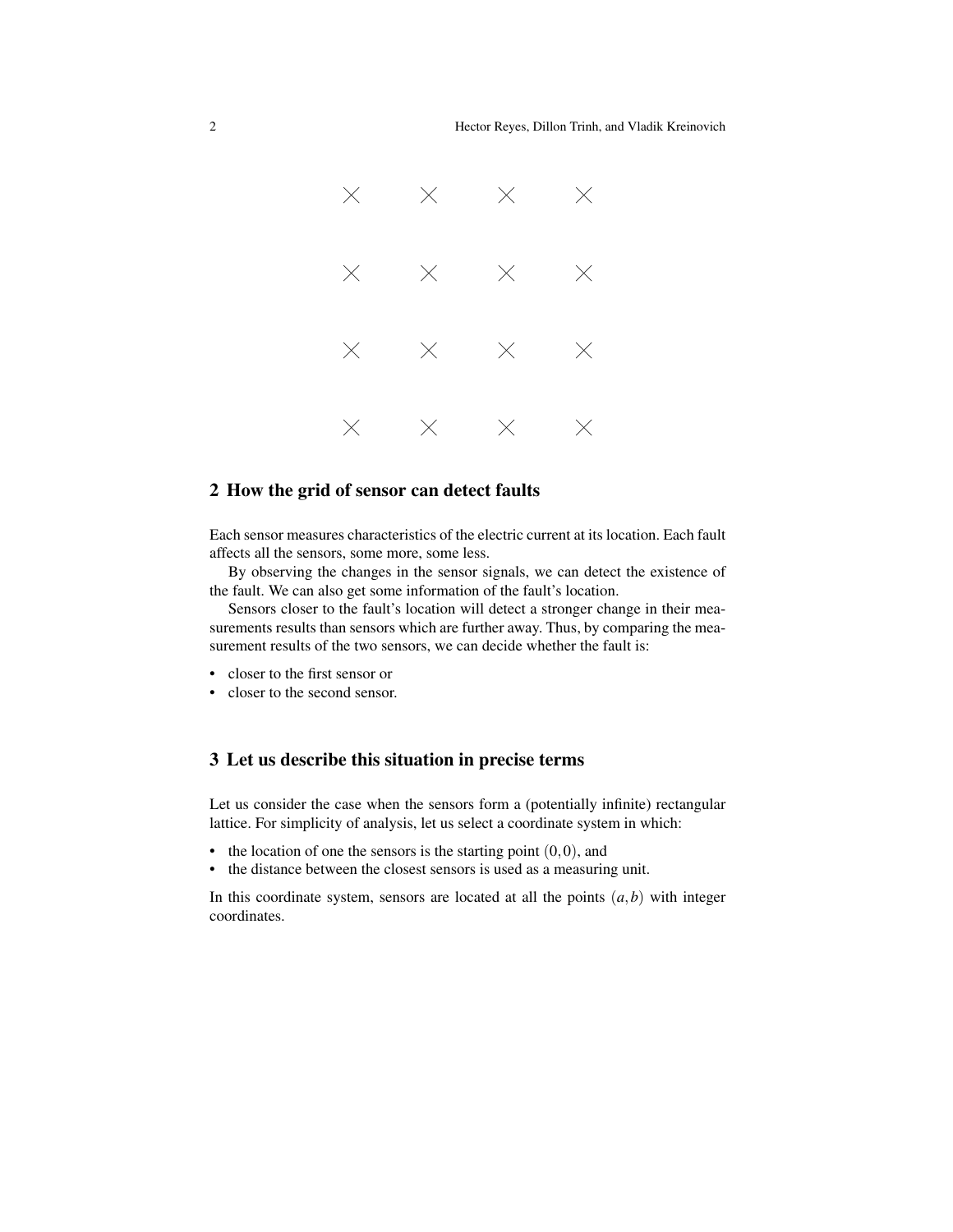

These sensors divide the plane into squares  $[a, a+1] \times [b, b+1]$ .



Each spatial location  $(x, y)$  is in one of these squares: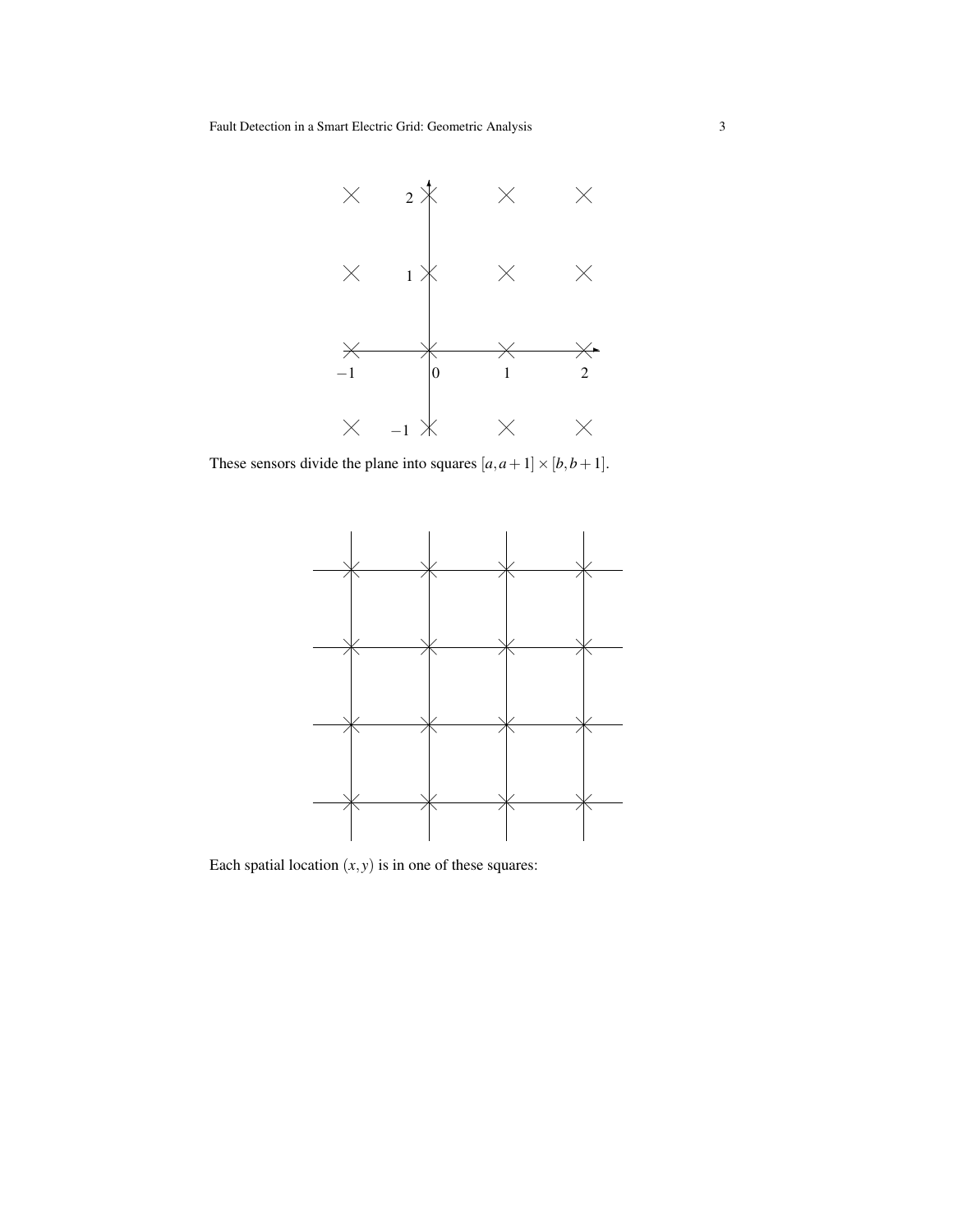

One can easily check that:

- for each spatial location within a square,
- the vertices  $(a,b)$ ,  $(a,b+1)$ ,  $(a+1,b)$ , and  $(a+1,b+1)$  of this square are the closest grid points.

#### Thus:

- by finding the 4 sensors at which the disturbance signal is the strongest,
- we can find the square that contains the location of the fault.

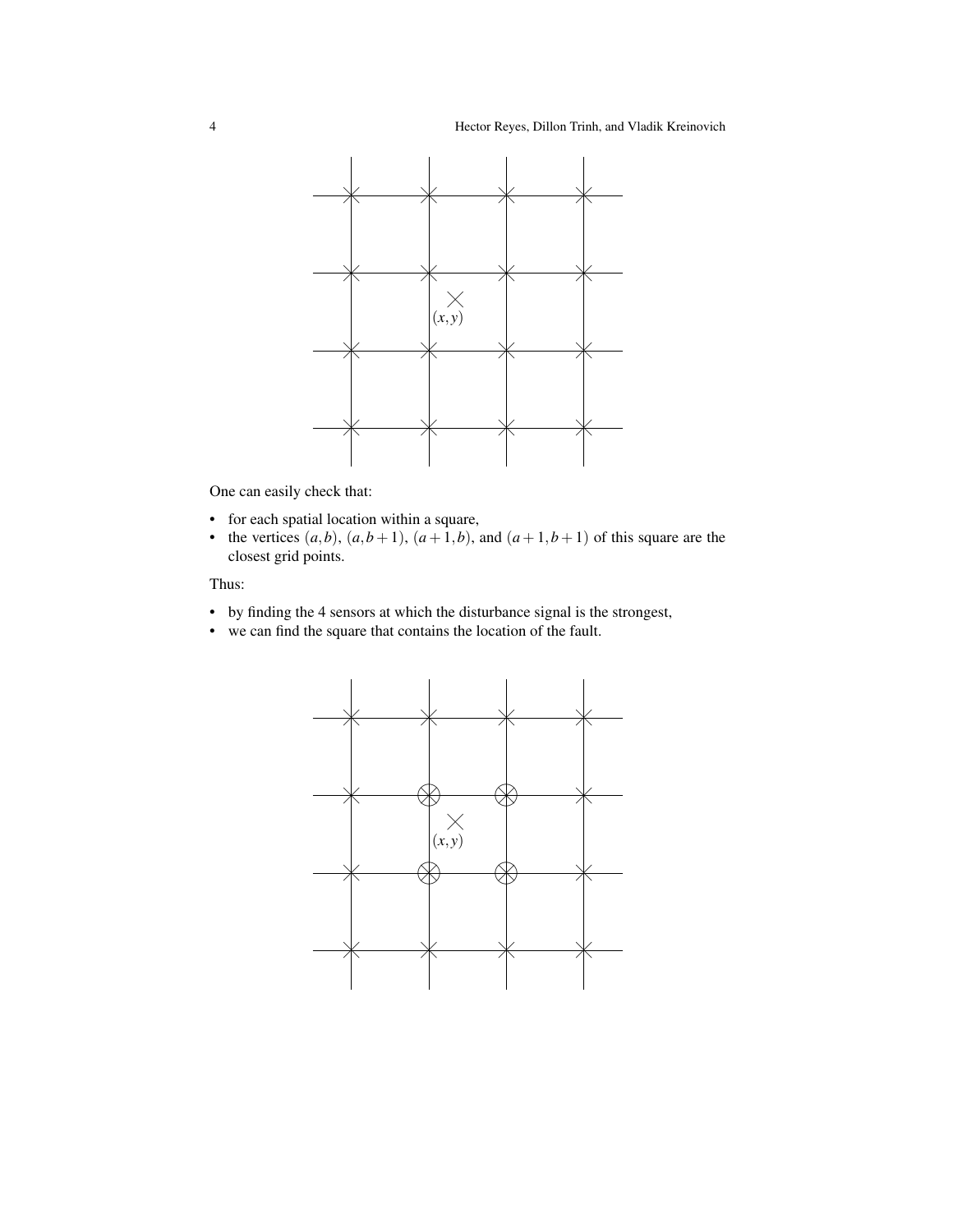Fault Detection in a Smart Electric Grid: Geometric Analysis 5

#### 4 Research question

Can we determine the location of the fault more accurately than "somewhere in the square"?

#### 5 Our answer

We show that, in principle:

- by using the lattice of sensors,
- we can locate the fault with any desired accuracy.

Indeed, without losing generality, let us assume that the square containing the fault is the square  $[0,1] \times [0,1]$ . In other words, we know that the coordinates  $(x, y)$ of the fault satisfy the inequalities  $0 \le x \le 1$  and  $0 \le y \le 1$ .

For each pair of positive integers  $(p, q)$ , we can check whether

- the sensor at  $(p, -q)$  gets a stronger signal than
- the sensor at  $(-p,q)$ .



The first sensor's signal is stronger if and only if:

• the squared distance  $d^2(f, s_1) = (x - p)^2 + (y - (-q))^2$  between the fault *f* and the first sensor  $s_1$  is smaller than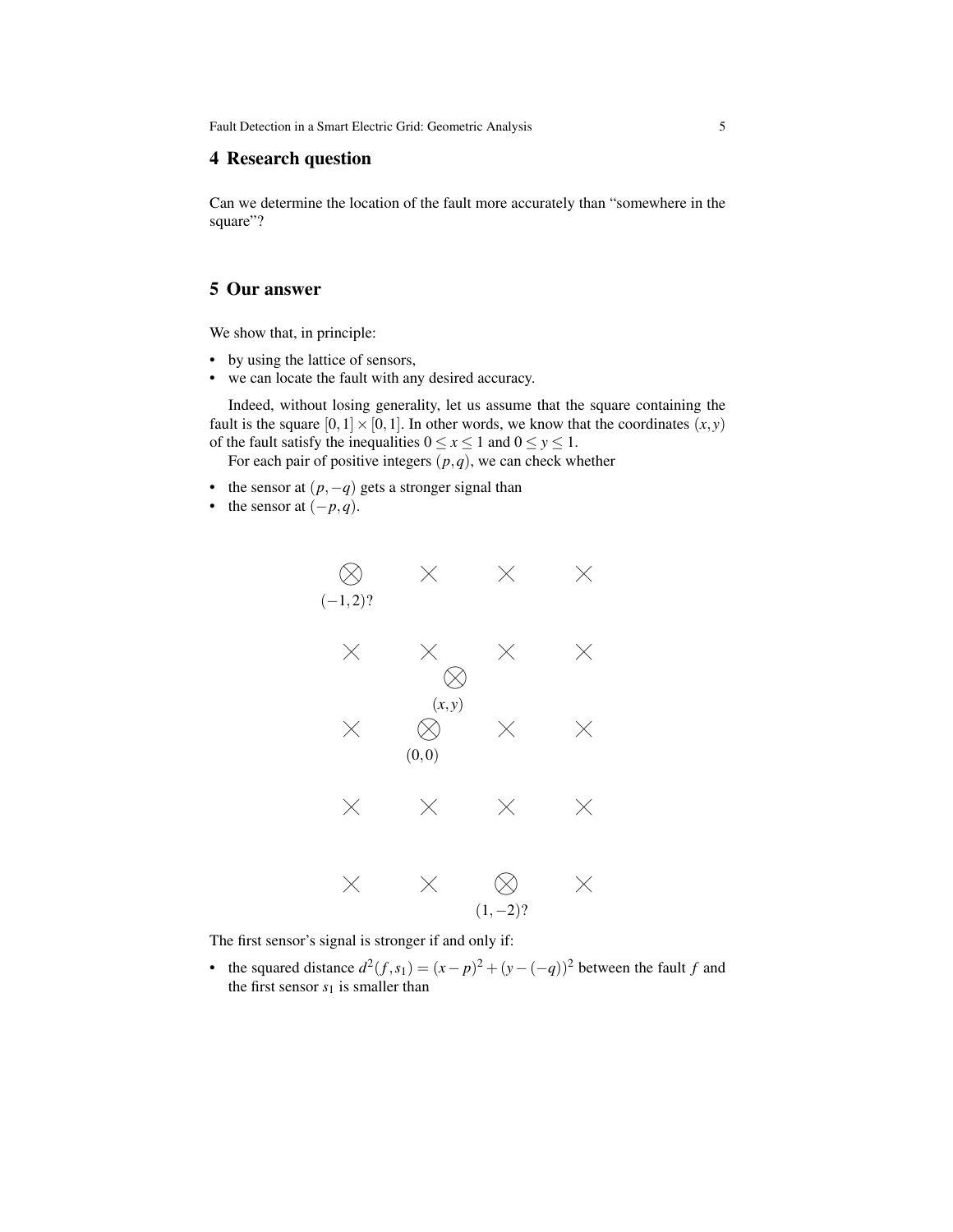• the squared distance  $d^2(f, s_2) = (x - (-p))^2 + (y - q)^2$  to the second sensor.

One can check that  $d^2(f, s_1) < d^2(f, s_2)$  if and only if  $q \cdot y < p \cdot x$ , i.e., if and only if

$$
\frac{y}{x} < \frac{p}{q}.
$$

A real number can be uniquely determined if we know:

- which rational numbers  $p/q$  are smaller than this number and
- which are larger.

Thus:

- by comparing signals from different sensors,
- we can determine the ratio  $r \stackrel{\text{def}}{=} y/x$  with any given accuracy.

Hence, we can determine the line  $y = r \cdot x$  going through (0,0) that contains the fault:



Similarly, we can find a straight line going through the point  $(1,1)$  that contains the fault. Thus:

- the fault's location can be uniquely determined
- as the intersection of these two straight lines.